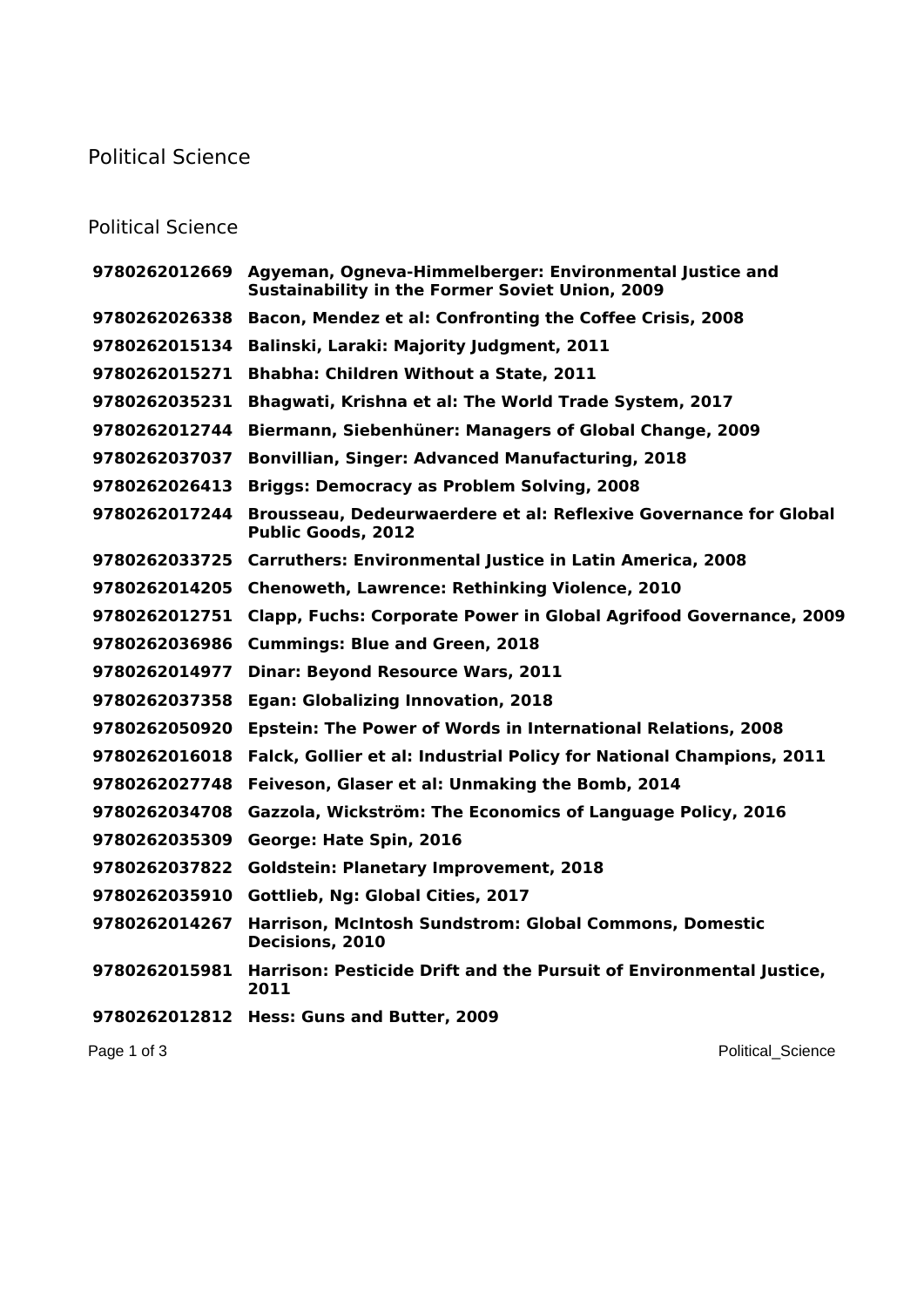|               | 9780262012645 Hess: Localist Movements in a Global Economy, 2009                                                         |
|---------------|--------------------------------------------------------------------------------------------------------------------------|
| 9780262035132 | Hess: Undone Science, 2016                                                                                               |
| 9780262035620 | Kanie, Biermann: Governing through Goals, 2017                                                                           |
| 9780262013123 | Keller: Science in Environmental Policy, 2009                                                                            |
| 9780262113243 | Klasen, Nowak-Lehmann: Poverty, Inequality, and Policy in Latin<br>America, 2008                                         |
| 9780262014953 | Kraft, Stephan et al: Coming Clean, 2011                                                                                 |
| 9780262012829 | Kunreuther, Michel-Kerjan: At War with the Weather, 2009                                                                 |
| 9780262122986 | <b>Layzer: Natural Experiments, 2008</b>                                                                                 |
| 9780262622189 | Lennon, Kozlowski: Global Powers in the 21st Century, 2008                                                               |
| 9780262016506 | Lidskog, Sundqvist: Governing the Air, 2011                                                                              |
| 9780262036320 | Lora-Wainwright: Resigned Activism, 2017                                                                                 |
| 9780262122993 | Lyson, Stevenson et al: Food and the Mid-Level Farm, 2008                                                                |
| 9780262014366 | <b>Maniates, Meyer: The Environmental Politics of Sacrifice, 2010</b>                                                    |
| 9780262015813 | Margerum: Beyond Consensus, 2011                                                                                         |
| 9780262016520 | <b>Mathews: Instituting Nature, 2011</b>                                                                                 |
| 9780262012980 | <b>Maurer: WMD Terrorism, 2009</b>                                                                                       |
| 9780262029995 | <b>Mavroidis: The Regulation of International Trade, 2016</b>                                                            |
| 9780262134927 | <b>Mazmanian, Kraft: Toward Sustainable Communities, 2009</b>                                                            |
| 9780262013130 | <b>Mullin: Governing the Tap, 2009</b>                                                                                   |
| 9780262028790 | <b>Newman: Liberalism in Practice, 2015</b>                                                                              |
| 9780262015448 | <b>Norgaard: Living in Denial, 2011</b>                                                                                  |
| 9780262015912 | Oberthür, Stokke: Managing Institutional Complexity, 2011                                                                |
| 9780262015790 | <b>Ottinger, Cohen: Technoscience and Environmental Justice, 2011</b>                                                    |
| 9780262027878 | <b>Peled: Traversing Digital Babel, 2014</b>                                                                             |
|               | 9780262027229 Perreau, Dusinberre: The Politics of Adoption: Gender and the<br><b>Making of French Citizenship, 2014</b> |
| 9780262034180 | Peters: How Not to Network a Nation, 2016                                                                                |
| 9780262162500 | Potoski, Prakash: Voluntary Programs, 2009                                                                               |
| 9780262029063 | Price-Smith: Oil, Illiberalism, and War, 2015                                                                            |
| 9780262028806 | Princen, Manno et al: Ending the Fossil Fuel Era, 2015                                                                   |
| 9780262037952 | Rabe: Can We Price Carbon?, 2018                                                                                         |
| 9780262034746 | <b>Raymond: Reclaiming the Atmospheric Commons, 2016</b>                                                                 |
|               |                                                                                                                          |

Page 2 of 3 Political\_Science Political\_Science